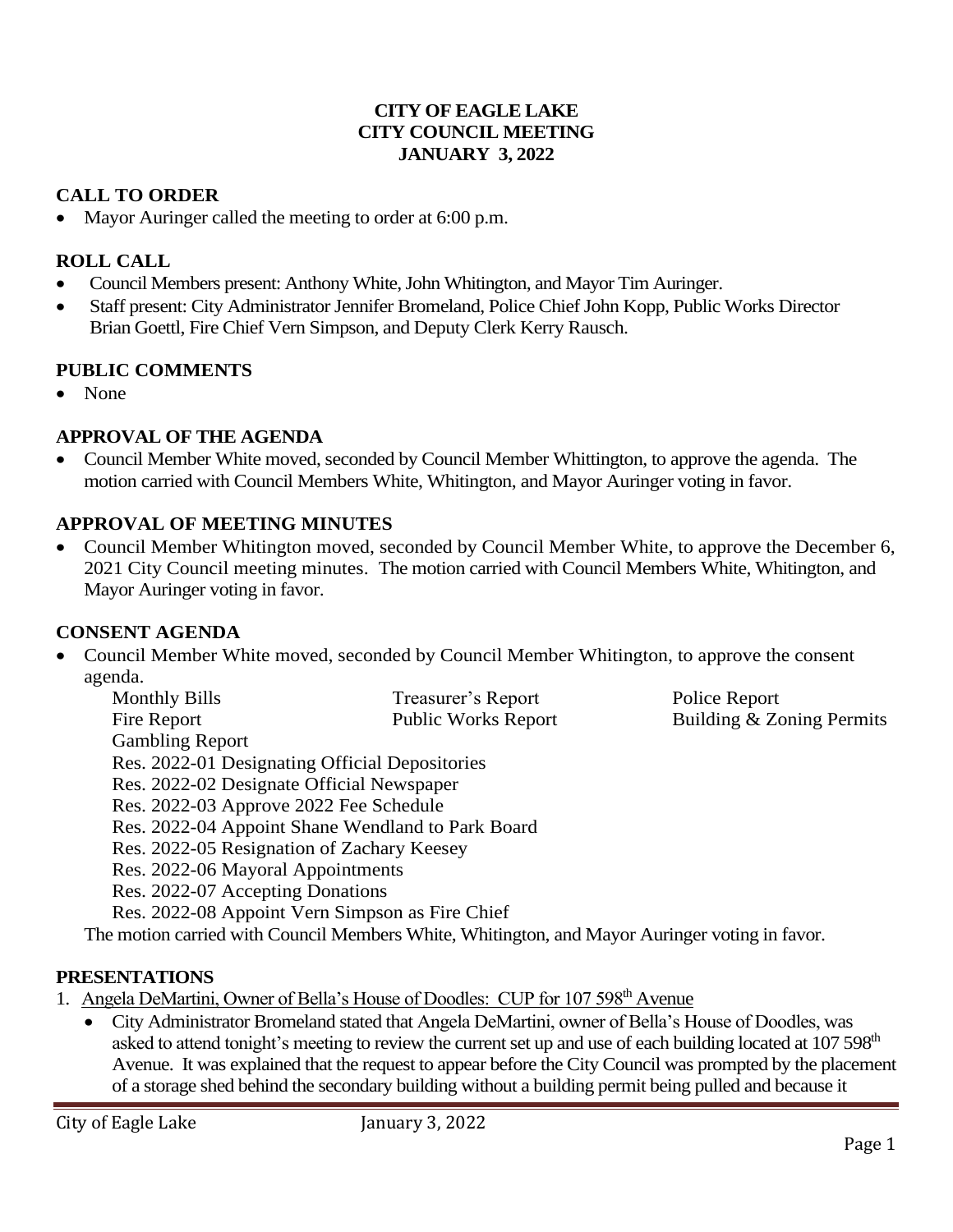appears, based on pictures provided by Mrs. DeMartini, that the building is being used as part of the business operations and which was not included in the scope of the business plan when the conditional use permit (CUP) was sought and approved. The CUP was issued for the main commercial building. Administrator Bromeland provided some background and shared that Rick DeMartini contacted City staff on June 22nd asking if two temporary storage buildings could be placed on the vacant lot due to delays with delivery of the two buildings. The request was denied, and no temporary storage buildings were placed on the parcel. On August 2nd, per City staff's request, Rick and Angela DeMartini appeared before the City Council to discuss their plans for construction of the main commercial building and a secondary accessory storage building and to request an exception to the building permit process to accommodate their timeline with putting up the secondary building in advance of the main commercial building and temporarily operating their business out of the storage building. An agreement was approved by the City Council at its August 2<sup>nd</sup> meeting allowing for the construction of the secondary building (storage building) and temporary use of that building to house dogs and operate their business with the condition that a certificate of occupancy be obtained prior to January 1, 2022. As per the agreement, both parties agreed that if the main commercial building is not ready for occupancy on or before January 1, 2022 that the CUP be revoked and that any operation of the business that requires a CUP will immediately cease. In addition, Angela DeMartini and Bella's House of Doodles agreed to be severally liable for any costs incurred by the City in enforcing the agreement, including but not limited to time expended by staff and legal fees and costs. Administrator Bromeland stated that per her inquiry to the building inspector, a certificate of occupancy was issued for the secondary building on October 7<sup>th</sup>. To date a certificate of occupancy has not been issued for the main commercial building. According to the building inspector, the following inspections must be completed prior to a certificate of occupancy being issued: framing, insulation inspection, plumbing roughin inspection, plumbing final, mechanical permit, mechanical rough-in, mechanical final and verification of electrical final completed by the state electrical inspector. Bromeland went on to state that at this time, Angela DeMartini and Bella's House of Doodles appears to be out of compliance with the CUP and supplemental agreement in that the business is being operated out of the secondary building and shed, and a certificate of occupancy has not yet been obtained for the main commercial building. Referencing an informational memo from the League of MN Cities, a city can revoke a CUP if there is not substantial compliance with conditions. The revocation must be based upon factual evidence, after appropriate notice and hearing.

- Angela DeMartini, 57370 174th Lane, Good Thunder and owner of Bella House of Doodles, stated that the main building should have been finished in July but that the plumbing contractor had backed out. She has received approval by the state for the plumbing permit and that the plumbing rough in was completed on January 6<sup>th</sup>. Next to be completed is the insulation and plumbing and they still need concrete to be laid. She asked City Council to consider extending the conditions of the agreement and would like to ask for changes to the CUP at the next City Council meeting. She explained that the shed behind the storage building was inside the Borgmeier building before its current location.
- Administrator Bromeland stated that she was asked by Rick DeMartini to look at a shed in the Borgmeier building last June to see a building that he wanted to temporarily place on the parcel. Administrator Bromeland stated that she drove out to the property and met Mr. DeMartini on site to briefly look at the building because she was not aware that there was a building inside Mr. Borgmeier's building. Following the brief viewing of the building, City Administrator informed Mr. DeMartini that no temporary structures would be allowed. It was noted that there was no further discussion of the building from that point until it was recently discovered that a building was placed on the property without a permit and that the building is the same building that Mr. DeMartini wanted to temporarily place on the property and was told that it was not allowed.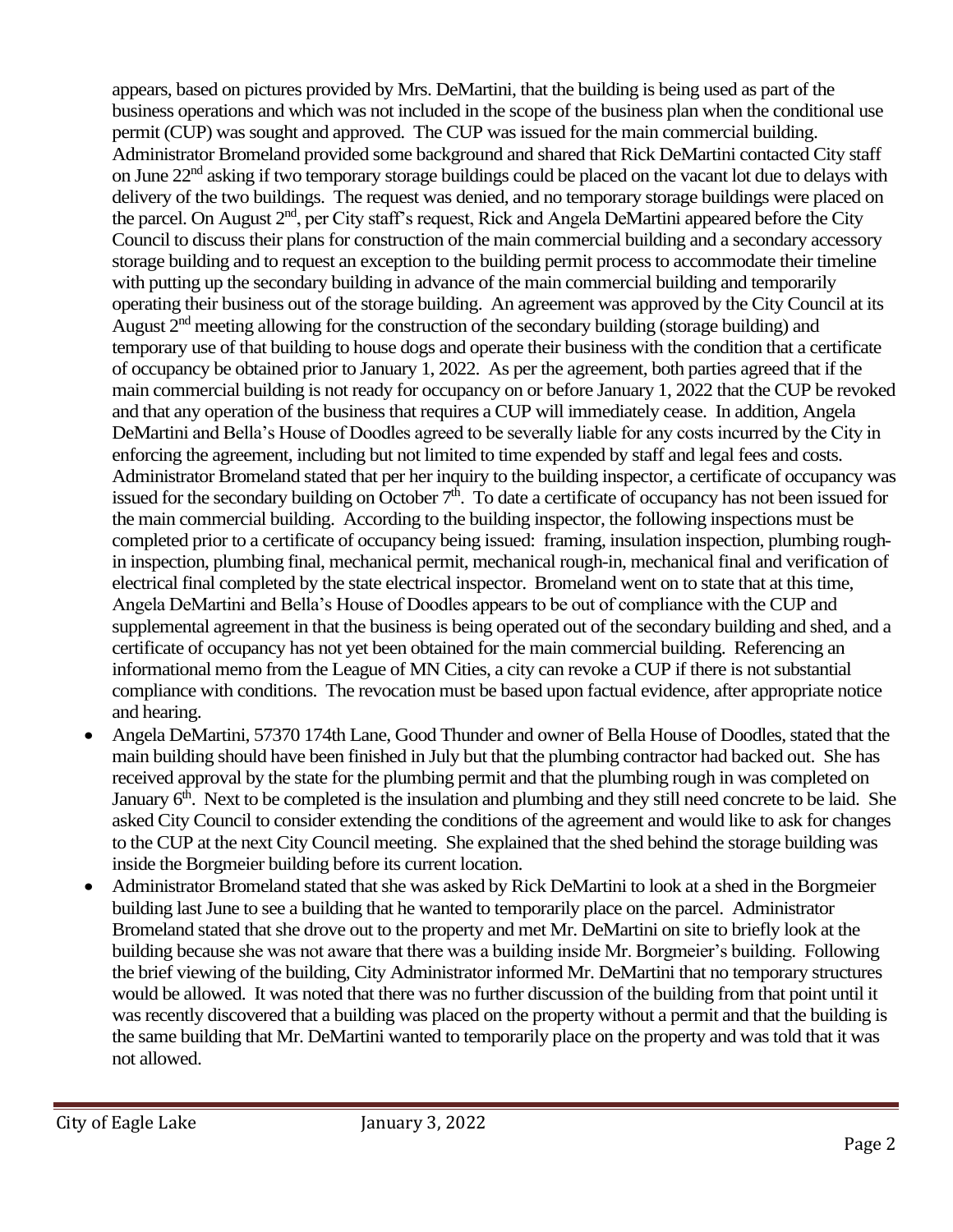- Angela DeMartini stated that the large shed/storage building is being used as a makeshift office, has shelving, and being used to separate doggie daycare and play area. They have litters of puppies and boarding dogs. The little shed is a stand-alone structure with air conditioning and a furnace, heated floors, a tv and is now being used for overflow and for safety reasons they are boarding dogs in the little shed. Mrs. DeMartini stated she would like to use this shed as a sick bay and holding area for incoming dogs.
- Mr. Kennedy, the City's attorney, stated the DeMartini's are using two buildings now and that Mrs. DeMartini is asking to expand the CUP and at this time is not in compliance with the existing CUP. Mrs. DeMartini indicated that the small shed being used does not have a certificate of occupancy. He also stated the shed is an ancillary building and not a shed. Mayor Auringer stated the ancillary building can not be used until it is permitted and a certificate of occupancy issued.
- Mayor Auringer stated that the ancillary building (small shed) has not been reviewed by City Council and is out of compliance with the issued CUP and that the CUP could be revoked. The main structure has not been completed by the January 1, 2022 requirement of the signed agreement. The ancillary building must have a foundation, be permitted by the City, be inspected and have a certificate of occupancy issued by the City's building official. Administrator Bromeland indicated that the ancillary building (small shed) cannot be permitted due to it not being included in the CUP.
- Chris Kennedy explained that properties are licensed and not a business as it related to kennel licenses. Administrator Bromeland explained that the kennel license runs January 1-December 31 and has now expired.
- Mr. Kennedy explained that if City Council would like to consider revocation of the CUP there would need to be a hearing, send the owners a notice, take testimony and conduct finding of facts. He also asked if concrete information as to status for construction for the main building would be able to be provided at the January 19<sup>th</sup> Special City Council meeting and stated Council needs to consider the status of the CUP. He advised Council that they should not extend the CUP and that if Mrs. DeMartini needs more time to provide Council with answers that they should continue the hearing to a future date. He also stated that Council could extend the agreement without a hearing.
- Council asked that either Angela or Rick DeMartini attend each City Council meeting to provide Council with updates and that they provide Council with a construction completion schedule for the interior space of the main building. The hearing will be scheduled for the January 19, 2022.
- It was also mentioned that when the fence is constructed that a separate permit application will need to be completed and a permit issued prior to the construction of the fence.
- 2. Kevin Rykhus, 524 S. Agency Street: Sewer Connection Extension Request
	- Mayor Auringer explained that the City extended sewer to this property as part of the Agency Street reconstruction project and that Mr. Rykhus has been asked to connect to the sewer line.
	- Administrator Bromeland stated that city code states that connection must be made within 30 days and that Mr. Rykhus is asking for consideration of a grace period to the spring of 2022.
	- Mr. Rykhus explained that he has received one estimate, which he feels is high and that he has found it difficult to find others to do this work.
	- Council recommended that Mr. Rykhus work now on finding someone to do this work.
	- Council Member White moved, and seconded by Council Member Whitington, to set the date of May 31, 2022 to have the connection to the sewer line completed. The motion carried with Council Members White, Whitington, and Mayor Auringer voting in favor.

# **PUBLIC HEARING**

• None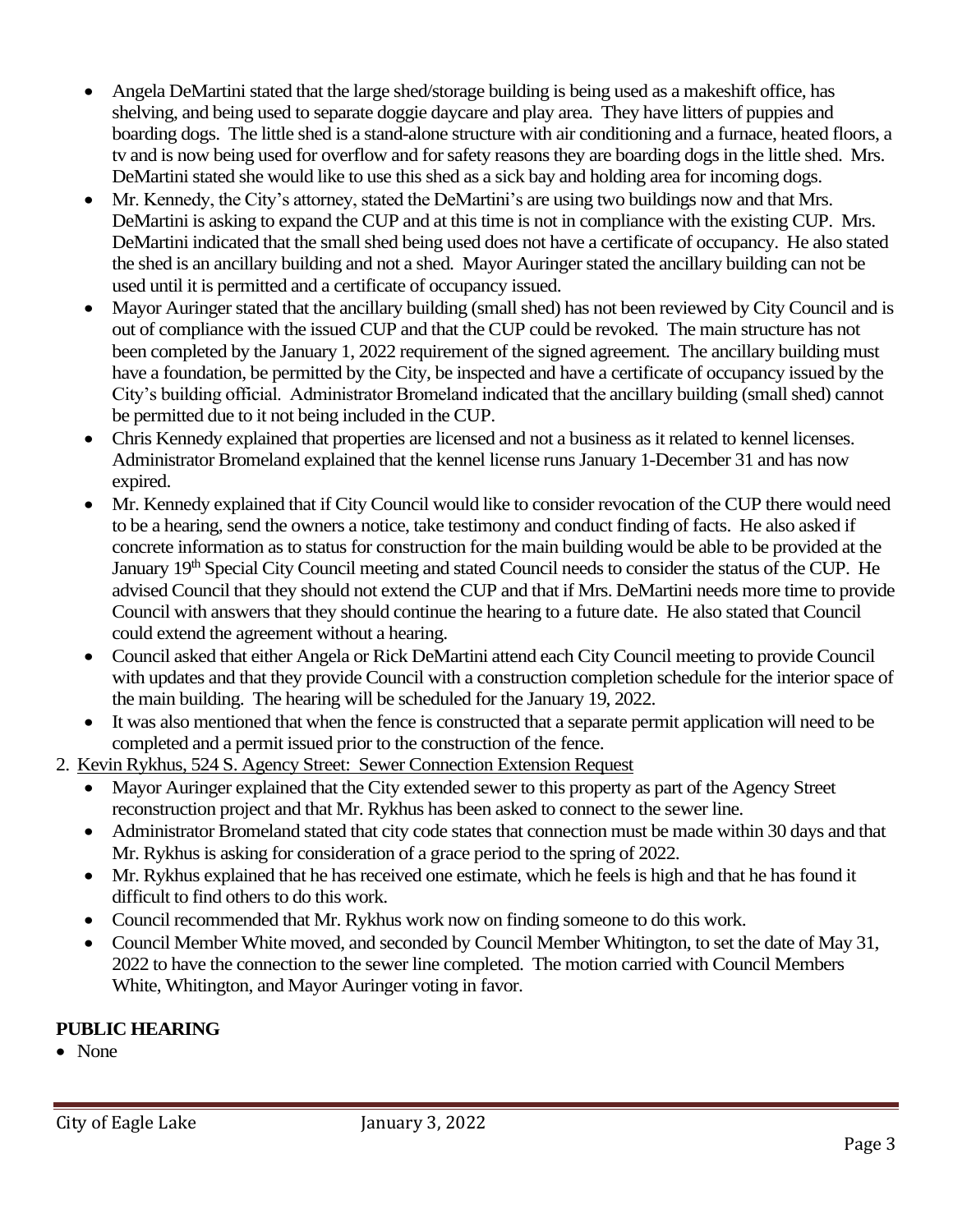### **OLD BUSINESS**

• None

### **NEW BUSINESS**

- 1. Status of CUP for 107 598<sup>th</sup> Avenue
- Handled under presentations
- 2. Sewer Connection Extension Request
	- Handled under presentations
- 3. Sale of 2017 Police Squad
	- Administrator Bromeland reported that Blue Earth County notified the police department that the 2017 squad car sold for \$10,675 via MinnBid. MinnBid will retain 6% of the sale proceeds and the remainder will be forwarded onto the City via Blue Earth County. Administrator Bromeland explained that typically, the proceeds from the sale of equipment are credited to the general fund revenue account to offset general fund expenses. With the upcoming capital outlay needs of the police department, she explained that it may be beneficial to consider setting aside the sale proceeds into the police capital outlay fund.
	- Council Member Whitington moved, seconded by Council Member White, to accept the sale proceeds for the sale of the 2017 squad car and to designate those funds to police capital outlay. The motion carried with Council Members White, Whitington, and Mayor Auringer voting in favor.

## **OTHER**

- 1. Monitoring of Water Tower and Wells and Need for SCADA System
	- Brian Goettl, Public Works Director, explained that the telemetric signal which relays information from the well house to the water tower has been failing daily and the public works staff is monitoring the well/tower information manually to ensure that the water tower does not overflow or to get too low.
	- Three companies have been contacted for pricing on a SCADA system. It is estimated that the cost of such a system could range anywhere from \$65,000 - \$100,000 for both the well and lift stations. It is possible to do the water system first and then add the sewer system later. When the sewer system is added, Mr. Goettl stated he would like to connect the main lift station first and then when volume increases for the smaller lift stations, add them at that time.
	- Mr. Goettl stated he did contact Bolton and Menk and was told this system would be compatible with a water filtration system. Employees could monitor and operate this system from either a computer or their cell phones. He also asked for Council to consider adding this item to the January 19<sup>th</sup> special city council meeting. If purchased, monies in the water and sewer funds could be used to pay for it.
	- Administrator Bromeland recommended that Brian Sarff with Bolton and Menk be contacted for analysis purposes and stated that the issues with the current system typically occur in colder weather.
- 2. 317 LeRay Avenue and Next Steps for Code Compliance
	- Discussion took place at the December  $6<sup>th</sup>$  City Council meeting about nuisance complaints, specifically the storage of scrap metal in unenclosed containers, received against the property located at 317 LeRay Avenue.
	- Chief Kopp is monitoring and documenting the situation through ICR's. Direction from City Council is requested as to next steps which could include a code compliance letter or the city abating and cleaning up the situation.
	- Council indicated they would like staff to mail a letter to the property owner. Chris Kennedy, the City's attorney, stated he would like to be the person to send the letter to the property owner. Council also directed the Planning Commission to review city code and asked that changes be very specific to avoid such issue as the current one.